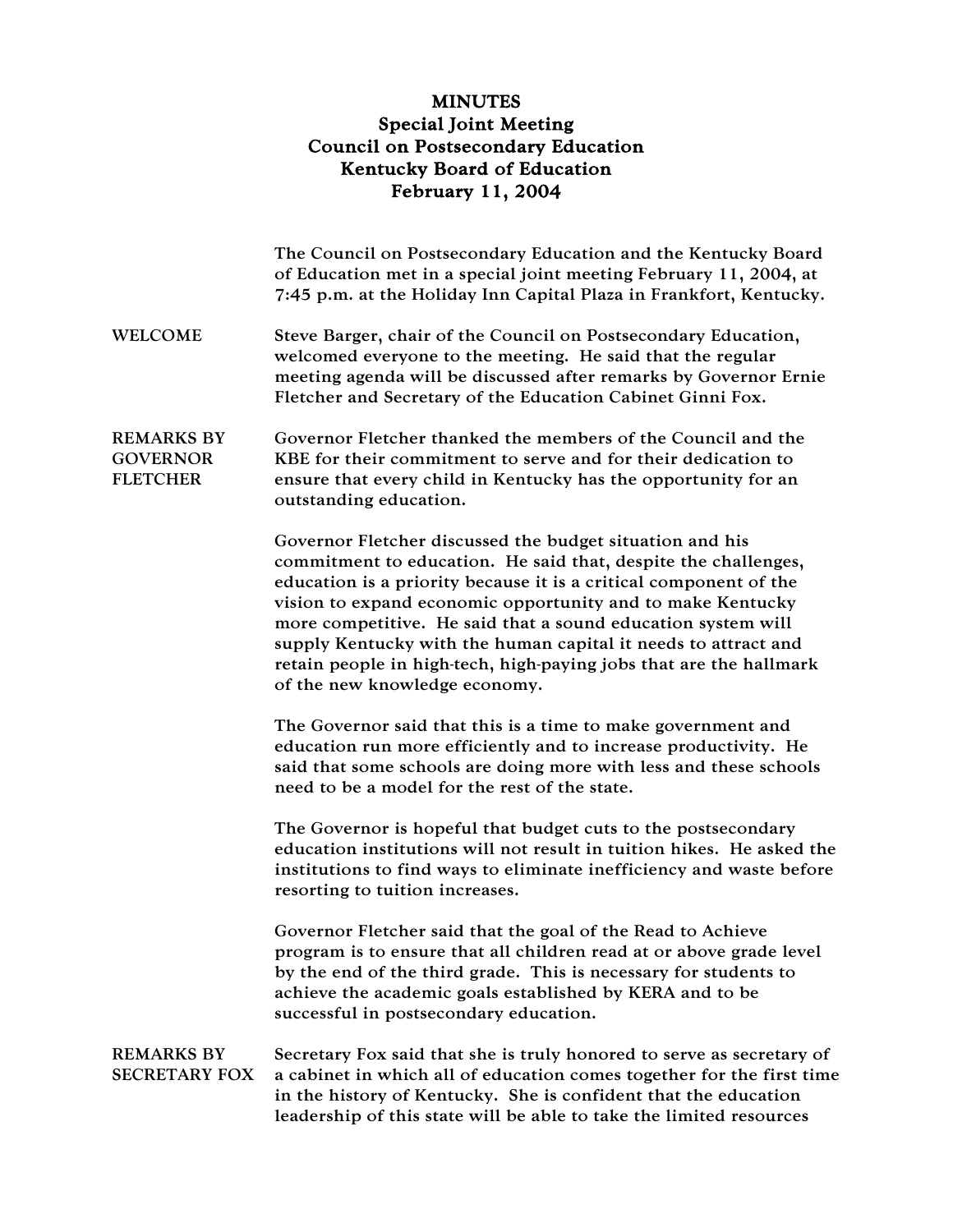available and return tenfold in money and services to the people of Kentucky. She said that the universities are vital to the success of the Read to Achieve program. She asked support for the work of the American Diploma Project to create high school diploma standards to be used by colleges, universities, and employers in their admissions, placement, and hiring decisions. She said that education is tied to the health of Kentucky's population and that the schools and the universities have the intellectual capacity to provide the leadership to improve the health of its people. She thanked Governor Fletcher for giving her the opportunity to work with the Council and the KBE.

Mr. Barger thanked Governor Fletcher and Secretary Fox for attending and for their remarks.

ROLL CALL The following Kentucky Board of Education members were present: Janice Allen, Alcie Ann Combs, Dorie Combs, Gail Henson, Jeffrey Mando, Helen Mountjoy, Hilma Prather, Sam Robinson, David Tachau, Keith Travis, Paul Whalen, and Tom Layzell. No members were absent.

> The following members of the Council on Postsecondary Education were present: Steve Barger, J. P. Davis, Richard Freed, Esther Jansing, Joan Taylor, John Turner, Ken Winters, and Gene Wilhoit. Walter Baker, Peggy Bertelsman, Ron Greenberg, Susan Guess, John Hall, Charlie Owen, Lois Combs Weinberg, and Charles Whitehead did not attend.

P-16 COUNCIL REPORT Ms. Mountjoy said that the Council and the State Board created the P-16 Council in 1999 to help the two bodies work together on issues of mutual interest. The leadership of that body alternates each year between the two groups.

> Gail Henson, chair of the P-16 Council, gave a brief report on the group's activities. Initiatives include reducing the need for postsecondary remediation in English and mathematics and improving preparation and professional development of teachers. To focus the work of its partner agencies, the P-16 Council has approved a statement of vision, mission, goals, and objectives, and the staffs of the partner agencies are establishing indicators and measures of progress for attaining these goals. The P-16 Council is considering the addition of members such as representatives from the business area.

Ms. Henson said that for the past two years, the staffs of the KBE and the Council, faculty from Kentucky's public and independent postsecondary institutions, teachers from local school districts, and members of several of Kentucky's local P-16 councils jointly contributed research that led to the development of the American Diploma Project benchmarks in English language arts and mathematics. By aligning high school graduation standards in